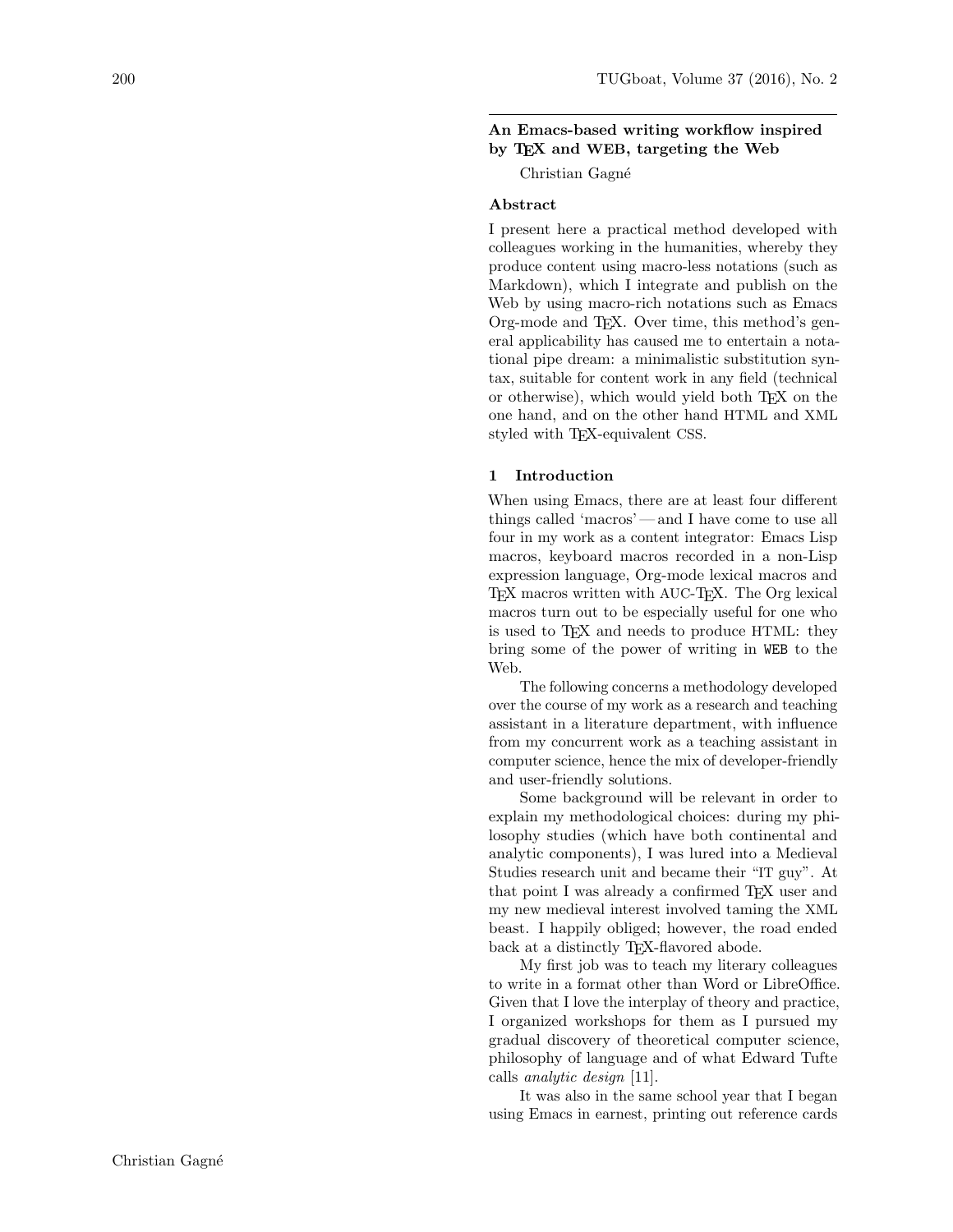and practicing proper buffer movement. What led me to Emacs was first AUC-TEX, then Org. With AUC-TEX, I first realized how much the dynamics of writing matter. Here I was teaching my colleagues to write Markdown and TEI XML by hand, just as I had begun to discover the joys of writing with macros! However, when I tried to introduce this into their workflow, it seemed to them one step too far: they said they preferred writing XML by hand, and were intimidated by transformations and macro expansions of any kind. Such is one of the reasons behind the hybrid workflow we adopted for our research unit's Web site [\[6\]](#page-3-1).

While I studied the many alternatives for implementing the TEI guidelines and transforming TEI into other formats, I came across the name Sebastian Rahtz many times. His texts, code examples and generally remarkable implication in such matters set important precedents and helped me bridge the gap between the TEX and XML mindsets. As such, I am very thankful for the pioneering work of Sebastian Rahtz and others in the field of semantic transcription. Below, I will refer to an example of the way I interpreted the Text Encoding Initiative Guidelines [\[2\]](#page-3-2). I have gotten much mileage out of the Guidelines, but in an unorthodox way.

As it turns out, the way I have used TEI ties in beautifully with some recent wide-ranging efforts in the Web design community to integrate solid information architecture into the use of markup, in order to make it both meaningful and aesthetically pleasing. In other words, I believe that some of those very same 'semantic markup' techniques used in an academic setting will be relevant for Web content work in any field, be it technical, scientific or creative.

### 2 Flexible delimiters for Web content work

Org's markup syntax is very rich and parses into intricate structures. One of my favorite stated principles from the syntax specification [\[9\]](#page-3-3) is that 'the paragraph is the unit of measurement'. An order of magnitude higher, many nesting constructs exist. For example, lines beginning with stars do make trees, properly speaking:

#### \* Section title example in Org

\*\* This is a subheading - and a node in the tree

Markdown and Org share this ability to create implicit tree structures through the use of headings. This is applicable in many situations. However, for my scenario I needed to name my content blocks using native HTML5 vocabulary and I could not commit to regular section titles that would convert

to h1 . . . h6 elements. The reason was that I had to make content blocks that would nest arbitrarily: they had to be *closed under inclusion*, one might say (though Web developers rarely speak this way). Web people call this working *content-out* instead of canvas-in, after the expressions consecrated by information architects' discussions at Web sites such as A List Apart (<alistapart.com>) and Boxes and  $Arrows$  (<boxesandarrows.com>). The following example is typical of what was needed on our Web site:

#+begin\_section #+attr\_html: :id about-blocks

:class mt\_sectitle

```
#+begin_header
```
How block-delimited lines become paragraphs, which are at the syntactic level of mt\_concept(elements) in Org parlance #+end\_header

The parsing rules dictate that, because Org is very much a mt\_emphasis(line-based) format (in its surface guise), paragraphs are created inside the special blocks as expected.

As for the lexical macros, they are expanded at the very beginning of the export process. #+end\_section

What do we have in this Org example? Two nested special blocks which will be converted to the appropriate HTML5 or L<sup>AT</sup>FX constructs, as appropriate, and also some Org lexical macros similar to those of the C preprocessor, m4 or WEB. Here the lexical macros are shown in their fontified form, a feature added in recent Org versions. Under the fontification hood, there are actually three pairs of braces around the whole macro invocation! The block is much more readable when the braces are removed by fontification, and the macro objects are also syntax-highlighted.

Org is line-based, contrary to token-based macro engines such as m4. In this, Org is closer to Markdown, in which blank lines are a staple of the syntax. In both Org and Markdown then, the document is delimited into blocks and inlines [\[8\]](#page-3-4). This is important for ergonomics, since it reveals document structure graphically. This is also one of TEX's strong points, and probably one of the many reasons why TEX is often deemed easier to learn than the SGML family. In fact, though my colleagues preferred writing their TEI XML by hand, I allowed them to write all other content types in Markdown, freely interspersed with HTML as they needed. Upon reception, I processed their documents with Pandoc, then refactored them, so to speak, in Emacs. Whenever I wished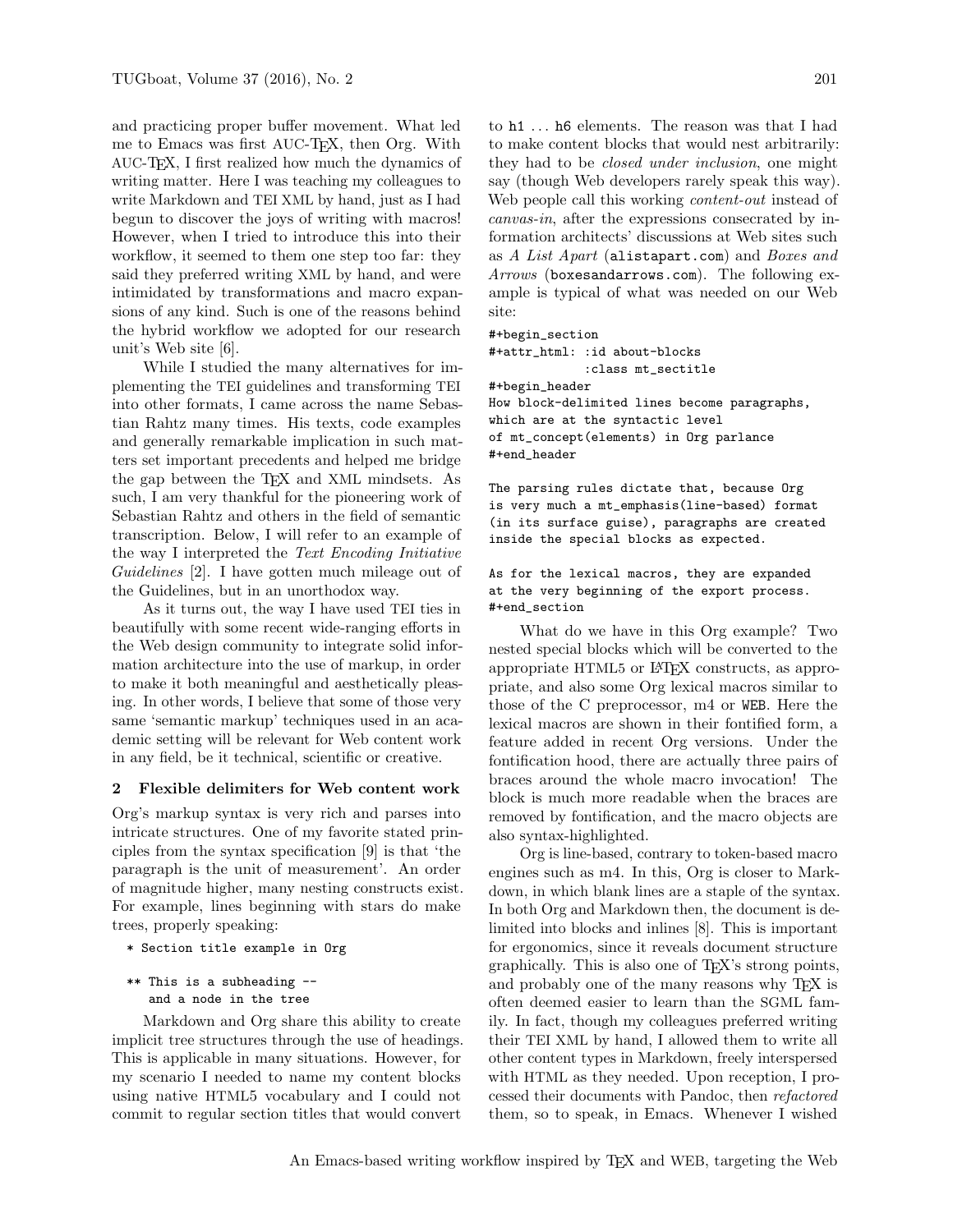to integrate multiple complex sources, Org was my intermediate language of choice.

The begin . . . end pairs in Org have extra power, making them invaluable for producing SGML-style markup: they can conditionally write attributes in the resulting element tags. This can be used to add classes for CSS selection, identifiers, target URI's, microformats or even Resource Description Framework statements. In the above example, id and class attributes will be added to the header block upon HTML5 export. If the export target is LATEX, simple environments will be produced that bear the names of the Org special blocks. This affords one the occasion to write some sophisticated definitions for said environments, perhaps going as far as to reproduce a given CSS layout. It is still an open question for me what exact set of packages and commands one would need to adequately reproduce some of the more idiomatic CSS stylings, for example relative, absolute and fixed element positioning — and the true holy grail consists of that plus a T<sub>E</sub>X implementation of Flexbox!

The above example is used in a Web demo [\[4\]](#page-3-5), with some typeset examples, which acts as a companion piece to the present article.

## 3 Applying WEB-style substitutions to Web content

The constructs nested inside the element blocks, namely the macro objects, have an  $m t$  prefix meaning 'multi-target', since the macros define different substitutions for different target formats. In the accompanying Web demo, examples are given for an HTML rendition, plus an SVG rendition produced with a TEX engine and an SVG converter.

The initial motivation for publishing SVG text blocks typeset with TEX comes from the Medieval Studies project: I wanted to produce facsimile excerpts of the manuscript transcriptions. I found that the best way to reproduce the beautiful hand-written text was to procure a historically-accurate font with many alternates and make a proof-of-concept example by manually adding OpenType substitutions. This proof-of-concept facsimile is available at [\[3\]](#page-3-6). The X<sub>T</sub>IFX engine was used with the standalone class and the fontspec package. Because the Web browsers cannot at present be trusted with such complex typography, I used the Poppler tools to convert the PDF to SVG with all text converted to paths.

In [\[1,](#page-3-7) p. 45], Robert Bringhurst mentions the rich textures that Renaissance typographers achieved with a single type size and hand-drawn additions. This same 'sensuous evenness of texture' is very much present already in fifteenth-century manuscripts such

as those reproduced on our Web site, and which the early Renaissance typesetters duly imitated. In fact, this has a very material basis in the tools of calligraphy, for the broad-nib pen that dominated European writing until the Early Modern period had a more or less fixed width, depending on the pressure applied by the scribe. This width yields a fundamental tone, a stroke that serves as the basis for a scale. With the appropriate stroke modulation techniques, it allows the scribe to play within friendly neighboring scales, but the relative evenness of texture is to be seen as a blessing.

I strongly believe in the power of harmony and counterpoint in all media, so I always seek such effects, including with modern type. That is why I speak of my workflow as generally applicable to Web content work in any field, as long as the contributors care about aesthetics and believe in the dignity of the craft. In my facsimile, I have attempted to approximate the scribe's creative freedom by applying many OpenType substitutions, which recovers some of the rich graphical harmonics created by a steady and energetic hand. After many facsimile pieces have been created, one could create appropriate macros to group OpenType substitutions, thus creating a mini-macro package giving the flavor of a particular scribe's craft!

I must stress that the TEI documents referred to are very much fragments and are not validated in any way. In order to ease my colleagues into the workflow, I decided to treat anything they produced as relevant and to act upon the principle that they had good reasons for using whatever structures they had written. This remained scalable because only a dozen node types were allowed, including both elements and attributes. From the beginning, I had planned to write a Relax NG grammar when the process stabilized, but the production of this grammar remains an open ticket to this day. This has turned out to be a blessing, since it allowed my colleagues to inform the vocabulary themselves according to their needs, without any external pressure from a *pesky* grammarian. Again, the process was established from the bottom up, and this has turned out to be a boon. The graphical fidelity of the transcriptions is all the better for it: they are actually *readable*, which is a noteworthy milestone in and of itself.

In his presentation of the WEB literate programming system, Donald Knuth discussed how he chose to make his lexical macros as simple as possible, with only one parameter allowed, in a section entitled 'Occam's Razor' [\[7,](#page-3-8) p. 121]. The elegant simplicity of the approach summarized there is one of my chief inspirations in developing the present workflow and in